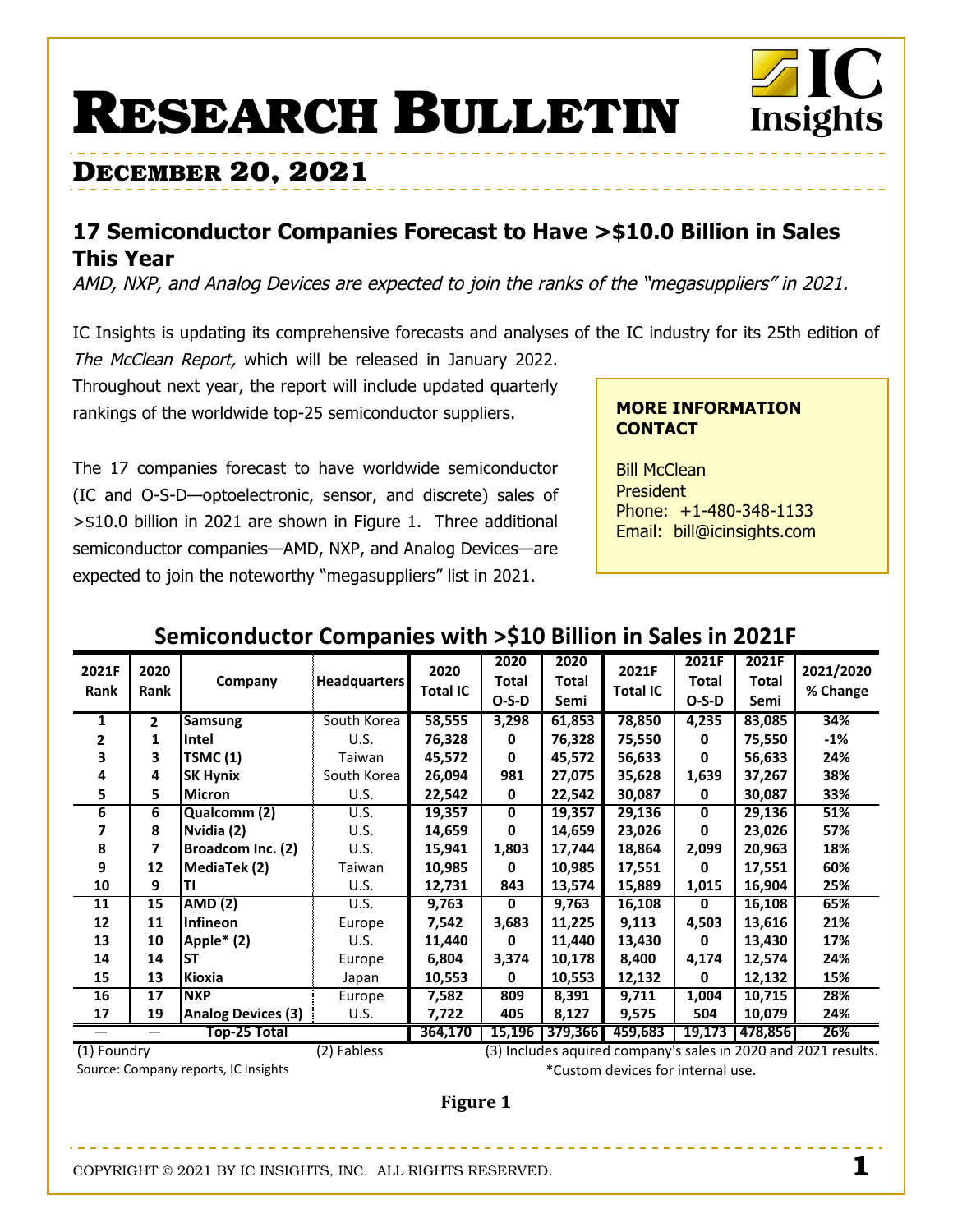These megasuppliers include nine suppliers headquartered in the U.S., three in Europe, two in Taiwan and South Korea, and one in Japan. The list includes six fabless companies (Qualcomm, Nvidia, Broadcom, MediaTek, AMD, and Apple) and one pure-play foundry (TSMC). In total, the megasuppliers' sales are expected to jump by 26% in 2021 compared to 2020, one point greater than the forecasted total worldwide semiconductor industry 2021/2020 increase of 25%.

In order to make the year-over-year growth rate comparisons more reflective of actual growth, the sales figures include each company's semiconductor sales from acquisitions in 2020 and 2021 regardless of when the acquisition was finalized. For example, Analog Devices officially closed its deal to acquire Maxim on August 25, 2021. However, IC Insights added Maxim's full-year 2020 IC sales of \$2,354 million to Analog Devices' 2020 semiconductor sales for a total of \$8,127 million. Moreover, \$665 million was added to Analog Devices' 1Q21 sales to account for Maxim's 1Q21 revenue with another \$720 million added to Analog Devices' 2Q21 sales to reflect Maxim's semiconductor sales in that timeperiod. Since the deal was finalized at the end of August, about two-thirds the way through 3Q21, \$500 million in sales was added to Analog Devices' 3Q21 sales. With these adjustments, Analog Devices' 2021/2020 semiconductor sales are forecast to jump by 24%.

Growth rates among the 17 2021 megasuppliers are expected to range from AMD's 65% to Intel's -1%. Four companies—AMD, MediaTek, Nvidia, and Qualcomm—are forecast to post a sales gain of greater than 50% this year.

Samsung's semiconductor sales are forecast to be nearly \$83.1 billion in 2021, making it the largest semiconductor supplier this year. Driven by a resurgent memory market and relatively flat sales results from Intel, Samsung once again replaced Intel as the leading semiconductor producer beginning in 2Q21 (Figure 2). With the DRAM market NAND flash markets showing strong growth in 2021, Samsung is forecast to register a 34% increase in 2021/2020 sales and open up a \$7.5 billion lead over secondranked Intel this year.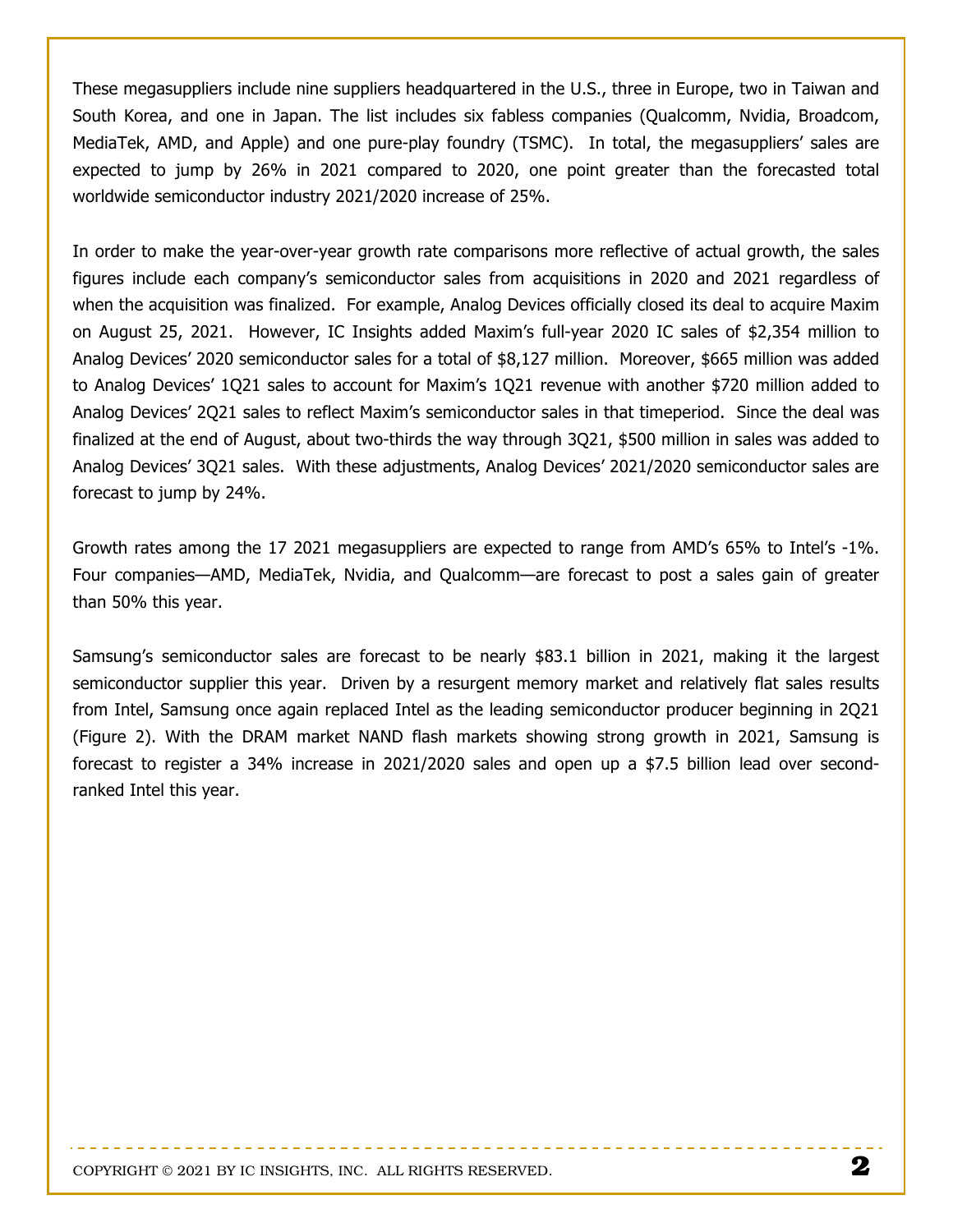

**Figure 2** 

#### **Report Details: The 2022 McClean Report**

The 2022 edition of The McClean Report-A Complete Analysis and Forecast of the Semiconductor Industry, will be released in January 2022. A subscription to *The McClean Report* service includes the January Semiconductor Industry Flash Report, which provides clients with IC Insights' initial overview and annual forecast of the semiconductor industry for the upcoming year and through 2026. In addition to the January Semiconductor Industry Flash Report, Quarterly Updates to the report will be released in February, May, August, and November of next year. An individual user license to the 2022 edition of The McClean Report is available for \$5,390 and a multi-user worldwide corporate license is available for \$8,590. The Internet access password and the information accessible to download will be available through November 2022.

https://www.icinsights.com/services/mcclean-report/pricing-order-forms/

To review additional information about IC Insights' market research service please visit our website: www.icinsights.com

COPYRIGHT © 2021 BY IC INSIGHTS, INC. ALL RIGHTS RESERVED.